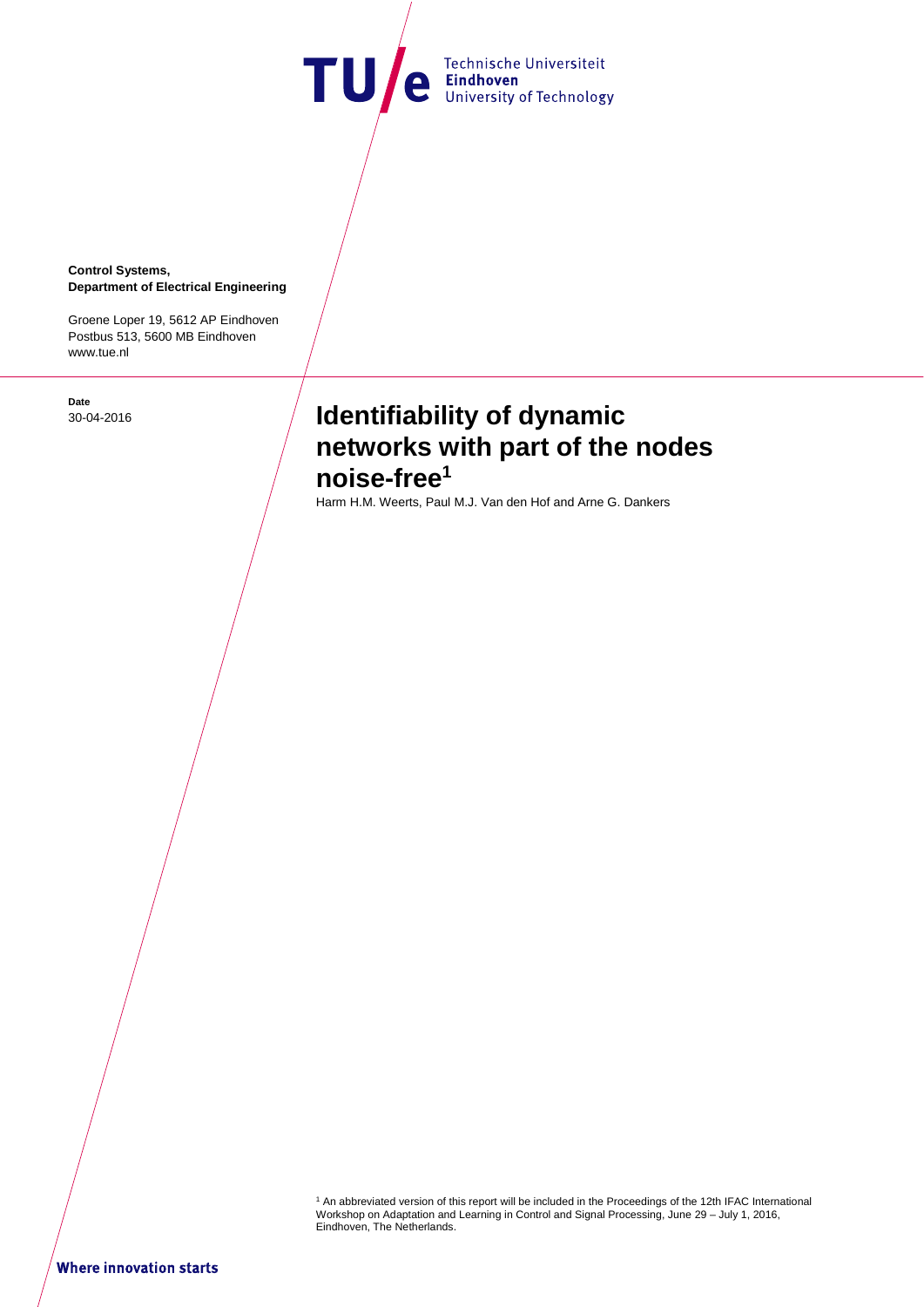# Identifiability of dynamic networks with part of the nodes noise-free

# Harm H.M. Weerts<sup>\*</sup>, Paul M.J. Van den Hof<sup>\*</sup> and Arne G. Dankers ∗∗

<sup>∗</sup> Control Systems Group, Department of Electrical Engineering, Eindhoven University of Technology, The Netherlands (email: h.h.m.weerts@tue.nl, p.m.j.vandenhof@tue.nl) ∗∗ Department of Electrical Engineering, University of Calgary, Canada (email: adankers@hifieng.com)

Abstract: In dynamic network identification a major goal is to uniquely identify the topology and dynamic links between the measured node variables. It is common practice to assume that process noises affect every output in multivariable system identification, and every node in dynamic networks with a full rank noise process. For many practical situations this assumption might be overly strong. This leads to the question of how to handle situations where the process noise is not full rank, i.e. when the number of white noise processes driving the network is strictly smaller than the number of nodes. In this paper a first step towards answering this question is taken by addressing the case of a dynamic network where some nodes are noise-free, and others are disturbed with a (correlated) process noise. In this situation the predictor filters that generate the one-step-ahead prediction of the node signals are non-unique, and the appropriate identification criterion leads to a constrained optimization problem. It is assessed when it is possible to distinguish between models on the basis of this criterion, leading to new notions of network identifiability. It appears that a sufficient condition for network identifiability is that every node signal in the network is excited by an external excitation signal or a process noise signal that is uncorrelated with other node excitations.

Keywords: System identification, dynamic networks, network topology detection, reduced rank noise process, identifiability

#### 1. INTRODUCTION

Interesting topics in the system identification field are the problems of topology detection and identification of dynamics in a dynamic network setting. In this setting the topology refers to the (boolean) interconnection structure in the network. Multiple authors have developed methods to perform identification in dynamic networks (Torres et al., 2015; Van den Hof et al., 2013; Dankers, 2014), and topology detection (Chiuso and Pillonetto, 2012; Yuan et al., 2011; Sanandaji et al., 2011; Materassi and Salapaka, 2012). In these publications the general setup is as follows: the dynamic network consists of dynamic links between (measured) node variables, (known) external excitation signals and unknown stochastic process noises. External excitation signals are not incorporated in all the methods. For all of the methods it is assumed that the process noise variables affecting different nodes are mutually uncorrelated, and that each node is affected by a process noise variable. This type of noise is referred to as a full-rank mutually uncorrelated process noise.

In many practical situations it can be unrealistic to assume full rank and uncorrelated process noise. An example of such a situation is ship modeling where multiple variables are affected by only one disturbance, the waves, see (Linder, 2014). In a situation like this, the spectral density matrix of the noise will typically be singular. Also in the

classical closed-loop network, see Figure 1, with a noisedisturbed plant output and a controller output that is noise-free, the vector noise process will be singular. In (Weerts et al., 2015) the question has been addressed whether models (topology and dynamics) can be distinguished from each other for the case of networks with correlated full rank process noise. It has been shown in that paper that uniqueness of the detected topology is essentially an identifiability issue and that because of the noise correlations all node variables need to be treated simultaneously. Rather than decomposing the problem into several MISO problems, this requires the handling of a MIMO problem. The analysis in (Weerts et al., 2015) is however no longer valid in case the noise is of reduced rank.

In the current paper we treat the most simple situation of a reduced rank noise process, namely a network where part of the nodes are noise-free, and the remaining nodes are contaminated by a full rank process noise, while it is known up front which nodes are noise-free. The main question to address is: In the considered situation of a dynamic network with (some) given noise-free nodes, under what conditions (on external excitation, network topology and model structures) can we distinguish between two network models on the basis of measured signals?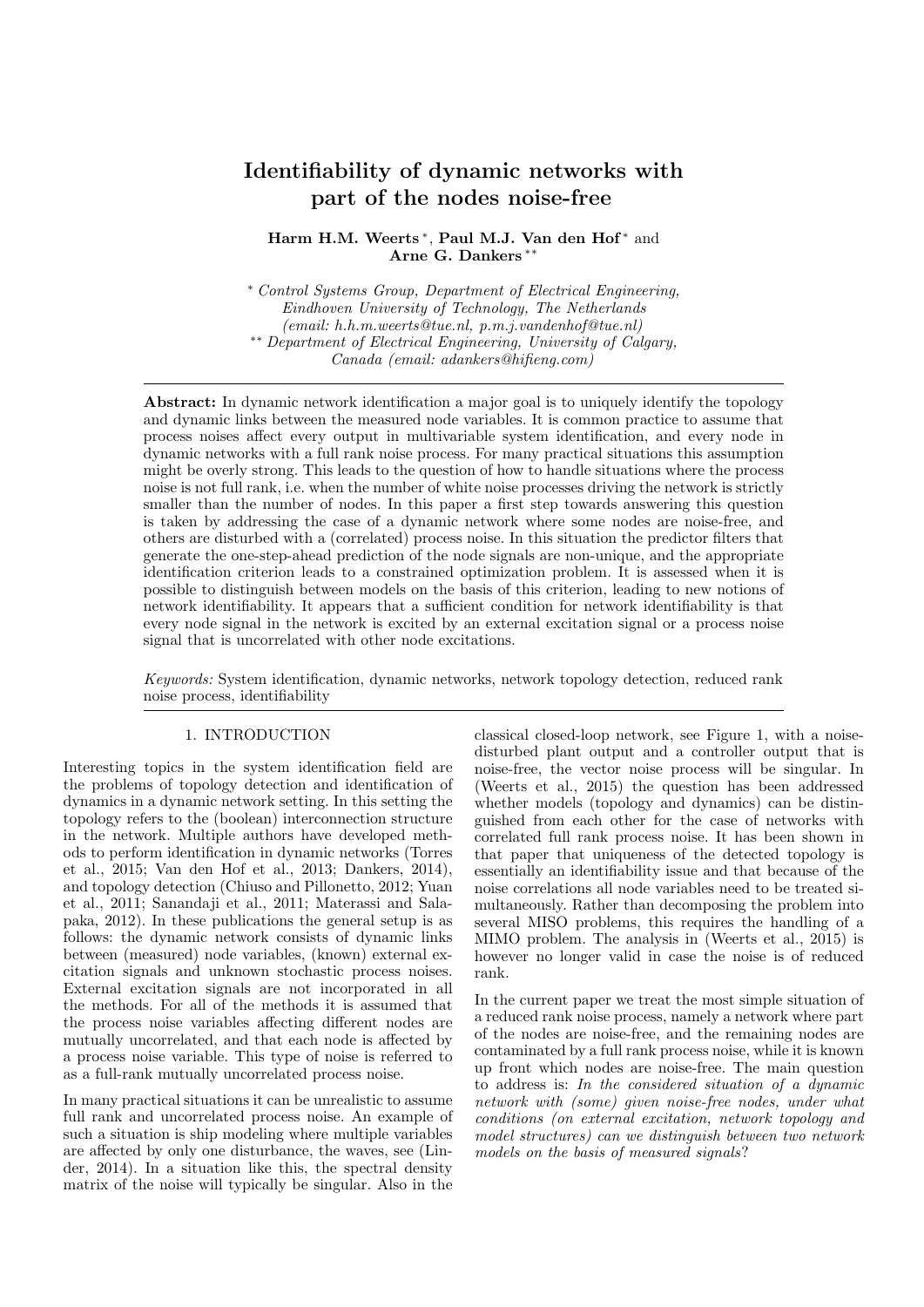In the identification literature little attention is paid to rank reduced noise processes, even though the classical closed-loop system (Figure 1) has this property. Closedloop identification methods typically work around the issue by either replacing the external excitation signal r by a stochastic noise process, as e.g. in the join-IO method (Caines and Chan, 1975), or by only focussing on identifying the plant model (and not the controller), as e.g. in the direct method. In econometrics dynamic factor models have been developed to deal with the situation of rank reduced noise (Deistler et al., 2015).

In the full rank noise case it is rather obvious that unique estimates can be obtained from network transfers that describe the mappings from external excitation signals to measurable node signals. In the singular noise case this is not obvious. Therefore we will set up a framework for identification in the singular situation, that we expect to be valid not only for the situation of noise-free nodes, but also for the more general situation of singular process noise.

In our approach we first formally define the network (section 2), after which the identification setup is formulated (section 3). The predictor is derived, and it is shown that the predictor filters are not unique due to the presence of noise-free nodes. An appropriate -constrained- identification criterion is introduced to deal with the noise-free signals and the resulting nonuniqueness of the predictor filters. In section 4, network identifiability is addressed and analyzed, after which two illustrative examples are provided (section 5). The Proofs of the results in this paper are collected in the appendix.

# 2. DYNAMIC NETWORK SETTING

In this paper a dynamic network consisting of L scalar internal variables or nodes  $w_j$ ,  $j = 1 \cdots L$  is considered. Only the first  $p$  nodes are affected by noise. This leads to a network defined by the equation

$$
\begin{bmatrix} w_a(t) \\ w_b(t) \end{bmatrix} = \underbrace{\begin{bmatrix} G_{aa}^0(q) & G_{ab}^0(q) \\ G_{ba}^0(q) & G_{bb}^0(q) \end{bmatrix}}_{G^0(q)} \underbrace{\begin{bmatrix} w_a(t) \\ w_b(t) \end{bmatrix}}_{H^0(q)} \cdots + \underbrace{\begin{bmatrix} R_a^0(q) \\ R_b^0(q) \end{bmatrix}}_{H^0(q)} r(t) + \underbrace{\begin{bmatrix} H_s^0(q) \\ 0 \end{bmatrix}}_{H^0(q)} e(t),
$$
\n(1)

where:

- $G_{aa}^0 \in \mathbb{R}^{p \times p}(z)$ ,  $G_{ab}^0 \in \mathbb{R}^{p \times (L-p)}(z)$ ,  $G_{ba}^0 \in \mathbb{R}^{(L-p) \times p}(z)$ ,  $G_{bb}^{0} \in \mathbb{R}^{(L-p)\times (L-p)}(z)$  are proper rational transfer function matrices;
- nodes  $w_a \in \mathbb{R}^p$ ,  $w_b \in \mathbb{R}^{L-p}$ ;
- $\begin{bmatrix} H_s^0(q) \\ 0 \end{bmatrix} e(t)$  is the process noise affecting the nodes  $w_a$ , it is modeled as a realization of a stationary stochastic process with rational spectral density;
- $e(t) \in \mathbb{R}^p$ , a stationary white noise process with diagonal covariance matrix  $\Gamma > 0$ ;
- $R_a^0 \in \mathbb{R}^{p \times K}(z)$ ,  $R_b^0 \in \mathbb{R}^{(L-p) \times K}(z)$ ,  $K \in \mathbb{N}_0$ ;
- $r(t) \in \mathbb{R}^K$ , it is the quasi-stationary external excitation variable that can directly or indirectly be manipulated by the user.

The diagonal of  $G_{aa}^0(q)$  and  $G_{bb}^0(q)$  is 0, i.e. nodes are not connected to themselves directly. There are no algebraic loops in the network, i.e. when individual elements of  $G^0(q)$  are denoted by  $G^0_{n_i n_j}(q)$  then for any sequence  $n_1, \cdots, n_k: \ \lim_{z \to \infty} G_{n_1 n_2}^0(z) G_{n_2 n_3}^0(z) \cdots G_{n_k n_1}^0(z) = 0.$ Nodes  $w_a$  are affected by noise, and nodes  $w_b$  are noisefree.  $H_s^0(q)$  is square, monic, stable and stably invertible,  $H_s^0 \in \mathbb{R}^{p \times p}(z)$ . Note that  $\lim_{z \to \infty} H_s^0(z) = I$ , such that the innovations process of the network is  $e_0(t) := [I \ 0]^T e(t)$ where  $e_0 \in \mathbb{R}^L$  which is in line with the definition of the innovations process in (Caines, 1987). For convenience we will denote the internal and external variables as

$$
z(t) = \begin{bmatrix} w_a(t) \\ w_b(t) \\ r(t) \end{bmatrix}.
$$

The topology of the network is defined as the set of indices that represent which interconnections in the network are nonzero.

Definition 1. Set  $\mathcal N$  represents the boolean topology of (1), it is defined by

$$
\mathcal{N} = \{(n_i, n_j) \mid \exists z \text{ such that } G_{n_i, n_j}(z) \neq 0\},\
$$
  
where  $n_i$  and  $n_j$  indicate the specific interconnection

$$
n_i, n_j \in \{1, 2, \cdots, L\}.
$$

For a dynamic network with noise-free nodes as in (1), the resulting identification problem then becomes to identify the topology and/or the network dynamics  $\{G^0, H^0, R^0\}$ on the basis of measured node variables  $\{w_j, j = 1, \dots L\}$ and external variables  $\{r_k, k = 1, \cdots K\}$ . In this paper we will identify the topology through identification of the dynamic networks  $\{G^0, H^0, R^0\}.$ 

We assume that it is known which nodes of a network are noise-free such that the network can be written in the form described above. In practice it is possible to estimate the covariance of noise in a network, hence it is possible to determine which nodes are noise-free. We can use that information to partition the nodes into the noisy  $w_a$  and noise-free  $w_b$  groups.

# 3. NETWORK PREDICTOR AND IDENTIFICATION CRITERION

In this section a prediction error identification setup is presented that is suited for dealing with the situation of noise-free nodes. This setup will be used to identify the network dynamics. All node signals in the network are treated symmetrically, i.e. no distinction is made between input and output node signals. First we define the onestep-ahead predictor as follows:

Definition 2. The one-step-ahead predictor is defined for  $j = 1, \cdots, L$  as

$$
\hat{w}_j(t|t-1) := \mathbb{E}\left\{w_j(t) \mid w_j^{t-1}, w_i^t \,\forall \, i \neq j, r^t\right\}
$$
  
where  $w_i^t := \{w_i(0), \cdots, w_i(t)\}$  and  $r^t := \{r(0), \cdots, r(t)\}.$ 

Although algebraic loops are not allowed, transfer functions without delay are allowed, which leads to the predictor expression above. Due to the non-square noise filter  $H<sup>0</sup>$  the expressions for the predictor will be different from the classical full rank case. This is shown in the following result.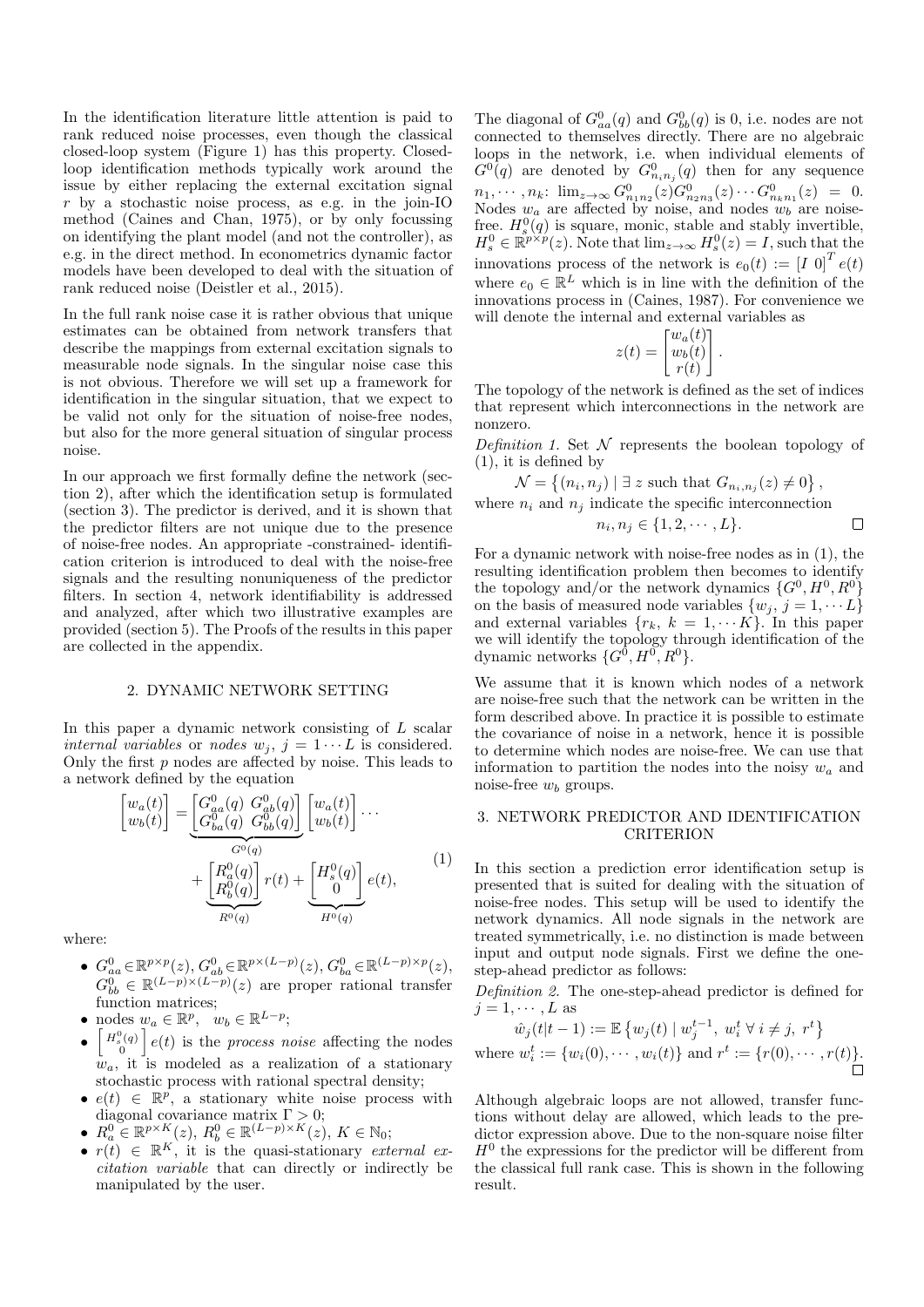Proposition 3. The one-step-ahead predictor of (1) is determined by the set of equations

$$
\begin{bmatrix} \hat{w}_a(t|t-1) \\ \hat{w}_b(t|t-1) \\ 0 \end{bmatrix} = \begin{bmatrix} W_{aa}(q) & W_{ab}(q) & W_{ar}(q) \\ 0 & I & 0 \\ G_{ba}^0 & G_{bb}^0 - I & R_b^0 \end{bmatrix} z(t) \qquad (2)
$$

with

$$
W_{aa}(q) = [I - H_s^{-1}(q) (I - G_{aa}^0(q))],
$$
  
\n
$$
W_{ab}(q) = [H_s^{-1}(q) G_{ab}^0(q)],
$$
  
\n
$$
W_{ar}(q) = [H_s^{-1}(q) R_a^0(q)].
$$

While the predictions  $\hat{w}_a$  and  $\hat{w}_b$  are unique, see also the orthogonal projection theorem (Caines, 1987), the predictor filters are not unique, due to the deterministic relationship between the signals  $w_a$ ,  $w_b$  and r in z, induced by the noise-free nodes, and reflected in the third equality of (2). It may look incorrect that the one-step-ahead prediction of  $w_b(t)$  is  $w_b(t)$  itself, but this is caused by the noise-free relation in (1), where  $w<sub>b</sub>(t)$  can be described in a noise-free relationship based on past values of  $w_a$ ,  $w<sub>b</sub>$  and r, conforming to the predictor expression (2). By combining the third row in (2) with any one of the other two, different expressions for the predictor filters result. The set of equations (2) can equivalently be described by pre-multiplying both sides of the equation with an invertible matrix

$$
S(q) := \begin{bmatrix} I & 0 & A(q) \\ 0 & I & B(q) \\ 0 & 0 & I \end{bmatrix},
$$

with  $A(q)$  and  $B(q)$  any rational matrices of appropriate dimensions. The pre-multiplication does not change the left-hand side, but the filters on the right-hand side do change. Next to the basic expressions for  $W_{aa}$ ,  $W_{ab}$ and  $W_{ar}$ , as present in Proposition 3, we can e.g. also construct a version where  $\dot{W}_{ab} = 0$  by taking  $\ddot{A}(q) =$  $-H_s^{-1}G_{ab}^0(G_{bb}^0-I)^{-1}.$ 

For purpose of identification a network model will be parametrized through a model structure M defined as

$$
\mathcal{M} := \{ G(q, \theta), H(q, \theta), R(q, \theta), \theta \in \Theta \},
$$

with

$$
G(q, \theta) = \begin{bmatrix} G_{aa}(q, \theta) & G_{ab}(q, \theta) \\ G_{ba}(q, \theta) & G_{bb}(q, \theta) \end{bmatrix},
$$

$$
H(q, \theta) = H_s(q, \theta),
$$

$$
R(q, \theta) = \begin{bmatrix} R_a(q, \theta) \\ R_b(q, \theta) \end{bmatrix}
$$

where all matrices have the same dimensions as their nonparameterized counterparts.

We make the assumption that the model structure  $\mathcal M$  only contains models that do not contain any algebraic loops, i.e. any sequence  $n_1, \cdots, n_k$ :

$$
\lim_{z \to \infty} G_{n_1 n_2}(z,\theta) G_{n_2 n_3}(z,\theta) \cdots G_{n_k n_1}(z,\theta) = 0
$$

for all  $\theta$ . A parameterized predictor for  $w_a(t)$  can then be constructed as:

$$
\hat{w}_a(t|t-1,\theta) = [W_{aa}(q,\theta) \ W_{ab}(q,\theta) \ W_{ar}(q,\theta)] z(t) \quad (3)
$$

with the three filters parametrized in any of the forms that conforms to the of equations (2) pre-multiplied by  $S(q)$ .

Since the expression for  $\hat{w}_b(t|t-1)$  in (2) does not directly lead to a parametrized version of this predictor, we will pre-multiply (2) with  $S(q)$ , with  $B(q) = I$ . Then  $\hat{w}_b(t|t-1)$ is parameterized by taking the summation of the two last equations in (2), leading to

$$
\hat{w}_b(t|t-1;\theta) =
$$
\n
$$
[G_{ba}(q,\theta) \quad G_{bb}(q,\theta) \quad R_b(q,\theta)] z(t) \text{ for all } t.
$$
\n(4)

This choice guarantees that the parametrized transfer functions  $G_{ba}$ ,  $G_{bb}$  and  $R_b$  appear in the prediction error, and thus can be identified. Note that with this parameterization  $\hat{w}_b(t|t-1;\theta)$  is not necessarily equal to  $w_b(t)$ . The related prediction error is defined by

$$
\begin{bmatrix} \varepsilon_a(t,\theta) \\ \varepsilon_b(t,\theta) \end{bmatrix} := \begin{bmatrix} w_a(t) \\ w_b(t) \end{bmatrix} - \begin{bmatrix} \hat{w}_a(t|t-1,\theta) \\ \hat{w}_b(t|t-1,\theta) \end{bmatrix} . \tag{5}
$$

When choosing an identification criterion we need to properly weigh the contributions of both prediction errors  $\varepsilon_a$  and  $\varepsilon_b$ . For minimum variance reasons the respective weights should be inversely proportional to the innovations variance related to each term. Since  $w_b$  is noise-free, the resulting weight for the term  $\varepsilon_b$  should be infinite. Accordingly we need to choose an identification criterion with a constraint, formulated as:

$$
J(z, \mathcal{M}) = \begin{Bmatrix} \arg \min_{M(\theta)} \bar{\mathbb{E}} \, \varepsilon_a^T(t, \theta) \Lambda \varepsilon_a(t, \theta) \\ \text{subject to: } \varepsilon_b(t, \theta) = 0 \quad \text{for all } t. \end{Bmatrix}, \quad (6)
$$

with  $\Lambda$  a strictly positive definite matrix of appropriate dimensions. In this definition  $J$  is a set containing the models  $M(\theta)$  which satisfy the constraint and minimize the cost function. The constraint optimization problem (6) is the natural identification method for dealing with noise-free nodes.

In this identification setup we have so far neglected the possible effect of non-zero initial conditions, that could render the formulated constraint infeasible. This issue can be resolved by parametrizing the unknown initial conditions too, and including them in the parameter vector  $\theta$ , see e.g. Pintelon and Schoukens (2012).

In the next section it will be analyzed under which conditions network models can be distinguished in this identification setup.

# 4. NETWORK IDENTIFIABILITY

Models can typically be distinguished from each other through measurement data, if they have different properties in view of the induced prediction errors that are used as a basis for identification. In the classical situation of full rank process noise, this is typically reflected in different predictor filters. In the current situation however, the predictor filters are non-unique, and so they cannot directly serve as a basis for deciding whether two network models can be distinguished on the basis of data. Therefore we need a more detailed analysis and some new concepts for characterizing when network models can be distinguished. In the setup to be presented, the general question will be whether the identification criterion can distinguish between the models in  $M$ . The setup that is being presented here is expected to be applicable also to the general situation of having singular noise processes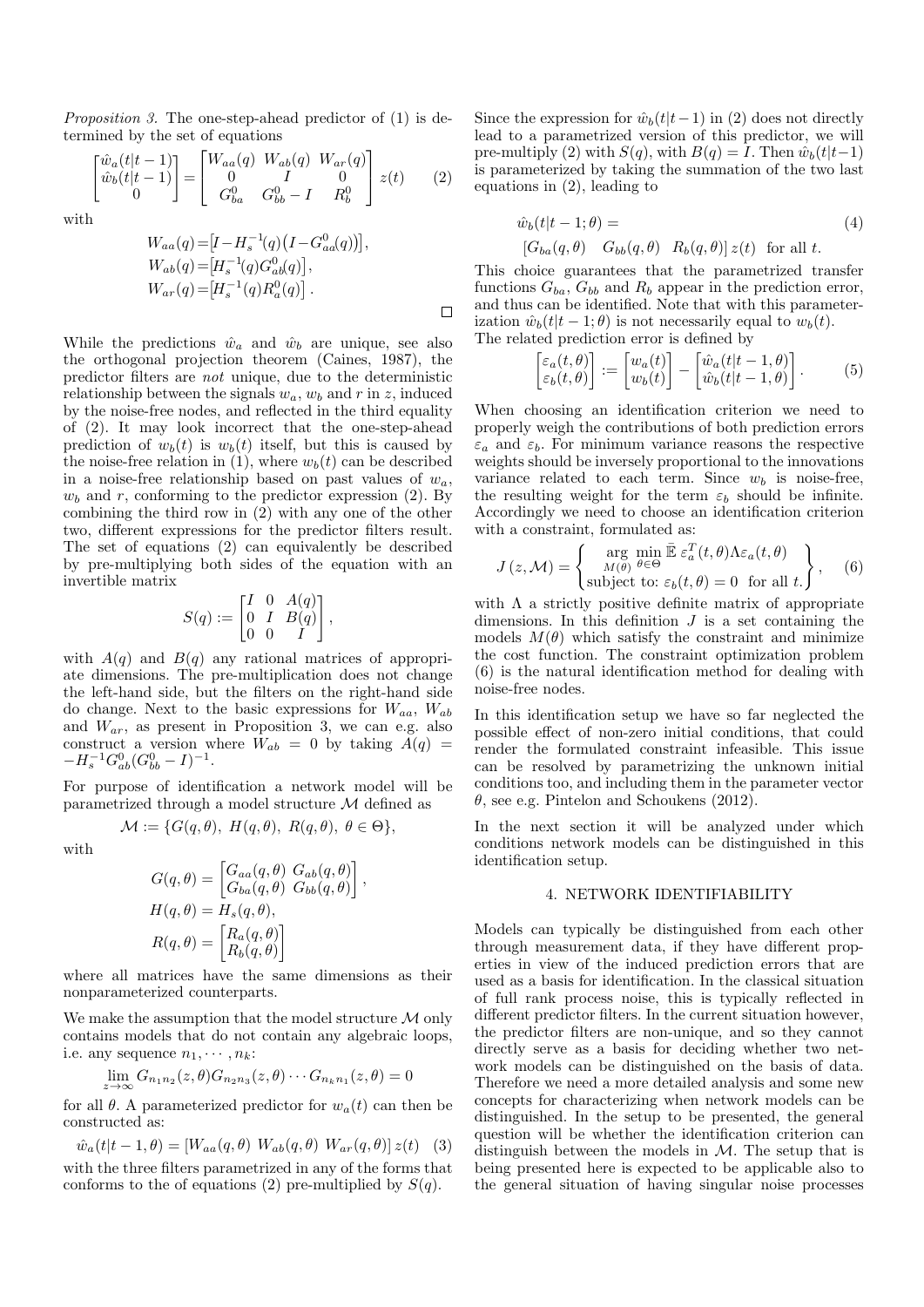(not necessarily having noise-free nodes). First we formalize when two models can be distinguished by the criterion. Definition  $\lambda$ . (J-equivalent models (Van den Hof, 1994)). Two models  $M_1, M_2 \in \mathcal{M}$  are *J*-equivalent within  $\mathcal{M}$ , denoted  $M_1 \stackrel{J}{\sim} M_2$ , if for all possible data sequences  $z^1$ ,

$$
M_1 \in J(z, \mathcal{M}) \Leftrightarrow M_2 \in J(z, \mathcal{M}).
$$

In other words: two J-equivalent models always appear together in the solution set of an identification problem (if one of them appears, the other appears also and vice versa). As a result two J-equivalent models can not be distinguished from each other by the identification criterion J, no matter what the data set is. This notion of J-equivalent models leads to a natural definition of network identifiability.

Definition 5. (Global network identifiabilitity). A network model structure  $M$  is globally network identifiable in  $M_0 \in \mathcal{M}$  with respect to the identification criterion J, if for any model  $M_1 \in \mathcal{M}$  it holds that

$$
\{M_1 \stackrel{J}{\sim} M_0\} \Longrightarrow M_1 = M_0.
$$

A network model structure  $\mathcal M$  is globally network identifiable, if it is globally network identifiable in every model  $M_0 \in \mathcal{M}$  with respect to J.  $\Box$ 

Equality of models is to be interpreted as the dynamics of the models being equal. The presented identifiability concept has some relation to the classical notion of system identifiability (Ljung, 1976) that operates under a criterion and on transfer function level as well. However unlike that classical notion, the above concept is not based on consistency of the estimates, and therefore not based on a particular data-generating system. It is closely related to the notion of discriminability of model sets (Van den Hof, 1989). It is also different from the classical notion of identifiability ((Ljung, 1999)) as it is not concerned with uniqueness of parameters, but rather with uniqueness of models in the form of their transfer function representation.

Proposition 6. A sufficient condition for a model set M to be globally network identifiable in  $M_0$  with respect to  $J$ , is that there exists a data sequence  $z$  such that  $J(z, \mathcal{M}) = \{M_0\}^2$ .  $\Box$ 

This result follows directly from the definition of network identifiability. There must exist some data sequence such that the solution is a singleton, hence this model  $M_0$  is not J-equivalent to any other model in M. The importance of this property is that it implies that topology and dynamics of  $M_0$  can be distinguished from other topologies and dynamics. We are now going to formulate conditions under which the property of Proposition 6 holds. For this purpose we choose a particular data sequence, namely a data sequence z that is generated by  $M_0$  through (1) in which  $r$  is persistently exciting of a sufficiently high order.

Proposition 7. Consider a data sequence z generated by  $M_0$ , where  $M_0$  has the form (1), then  $J(z, \mathcal{M}) = \{M_0\}$  if the following implication holds true:

$$
\begin{aligned}\n\hat{w}_b(t|t-1;\theta_1) &= w_b(t) \,\,\forall t \\
\overline{\mathbb{E}}[\hat{w}_a(t|t-1;\theta_1) - \hat{w}_a(t|t-1;\theta_0)]^T \Lambda \cdot \left] \Rightarrow M(\theta_1) = M(\theta_0) \\
\cdot [\hat{w}_a(t|t-1;\theta_1) - \hat{w}_a(t|t-1;\theta_0)] &= 0\n\end{aligned}\n\right\} \Rightarrow M(\theta_1) = M(\theta_0)
$$
\n
$$
\tag{7}
$$

The condition (7) can be interpreted as a condition that warrants that the data sequence used for identification is sufficiently informative for the model structure considered. Informativity of data is usually defined as a condition like (7) but then without the constraint on  $\hat{w}_b$ , see Ljung (1999). Because of the noise-free nodes, the additional constraint needs to be added.

Under the influence of the constrained identification criterion  $J(6)$ , we can now rewrite the predictor filters into a form that becomes unique, and therefore can be used as an appropriate basis for analyzing global network identifiability. This is done by substituting the constraint  $\hat{w}_b(t|t-1,\theta) = w_b(t)$  into the expression for the predictor for  $w_a$ , and removing  $w_b$  as a predictor input.

*Proposition 8.* Under the constraint  $\hat{w}_b(t|t-1, \theta) = w_b(t)$ , the predictors for the network can be rewritten as

$$
\begin{bmatrix}\n\hat{w}_a(t|t-1,\theta) \\
\hat{w}_b(t|t-1,\theta)\n\end{bmatrix} = P(q,\theta) \begin{bmatrix}\nw_a(t) \\
r(t)\n\end{bmatrix},
$$
\n(8)

where

$$
P = \begin{bmatrix} P_{aa}(q, \theta) & P_{ar}(q, \theta) \\ P_{ba}(q, \theta) & P_{br}(q, \theta) \end{bmatrix},
$$

with (omitting arguments  $q, \theta$ )

$$
P_{aa} = I - H_s^{-1} (I - G_{aa}) + H_s^{-1} G_{ab} P_{ba},
$$
  
\n
$$
P_{ar} = H_s^{-1} R_a + H_s^{-1} G_{ab} P_{br},
$$
  
\n
$$
P_{ba} = (I - G_{bb})^{-1} G_{ba},
$$
  
\n
$$
P_{br} = (I - G_{bb})^{-1} R_b.
$$

The predictor for the network has been restructured into a filtered version of  $w_a$  and r only. Because of the noisefree character of  $w<sub>b</sub>$ , this signal can indeed be discarded as input to the predictor filters. Since the node signals  $w_a$ are driven by a full rank noise process, this makes this representation of the network predictor filters unique. In contrast with the earlier predictor expression (3), the input signals to the predictor now constitute a full rank process (provided that  $r$  is sufficiently exciting), and therefore informativity of the data to estimate  $P(q, \theta)$  uniquely is guaranteed. As a consequence of this, we can now specify the conditions for global network identifiability under criterion J, in terms of the predictor filters  $P(q, \theta)$ .

Corollary 9. A network model structure  $\mathcal M$  is globally network identifiable in  $M_0 := M(\theta_0)$  with respect to the identification criterion J (6) if for all models  $M(\theta_1) \in \mathcal{M}$ the following implication holds

$$
P(q, \theta_1) = P(q, \theta_0) \Rightarrow M(\theta_1) = M(\theta_0). \Box
$$

In the particular situation that we consider here, i.e. a number of indicated nodes that are noise-free, the predictor filters in the above corollary are uniquely related to the transfer functions that map the external signals  $(r, e)$  in the network to the internal network nodes  $w_a, w_b$ ).

<sup>1</sup> This refers to all possible quasi-stationary stochastic processes  $z = [w_a^T w_b^T r^T]^T$  that can be generated by  $w = G(q)w + H(q)e +$  $R(q)r$  with  $G, H, R$  being linear, time-invariant filters satisfying the usual conditions,  $e$  a white noise, and  $r$  quasi-stationary.

<sup>2</sup> In line with the classical definitions for full rank noise prediction error methods, a data sequence z that leads to a singleton  $J(z, \mathcal{M})$ can be called informative for a globally network identifiable model set  $\mathcal M$  with respect to criterion  $J.$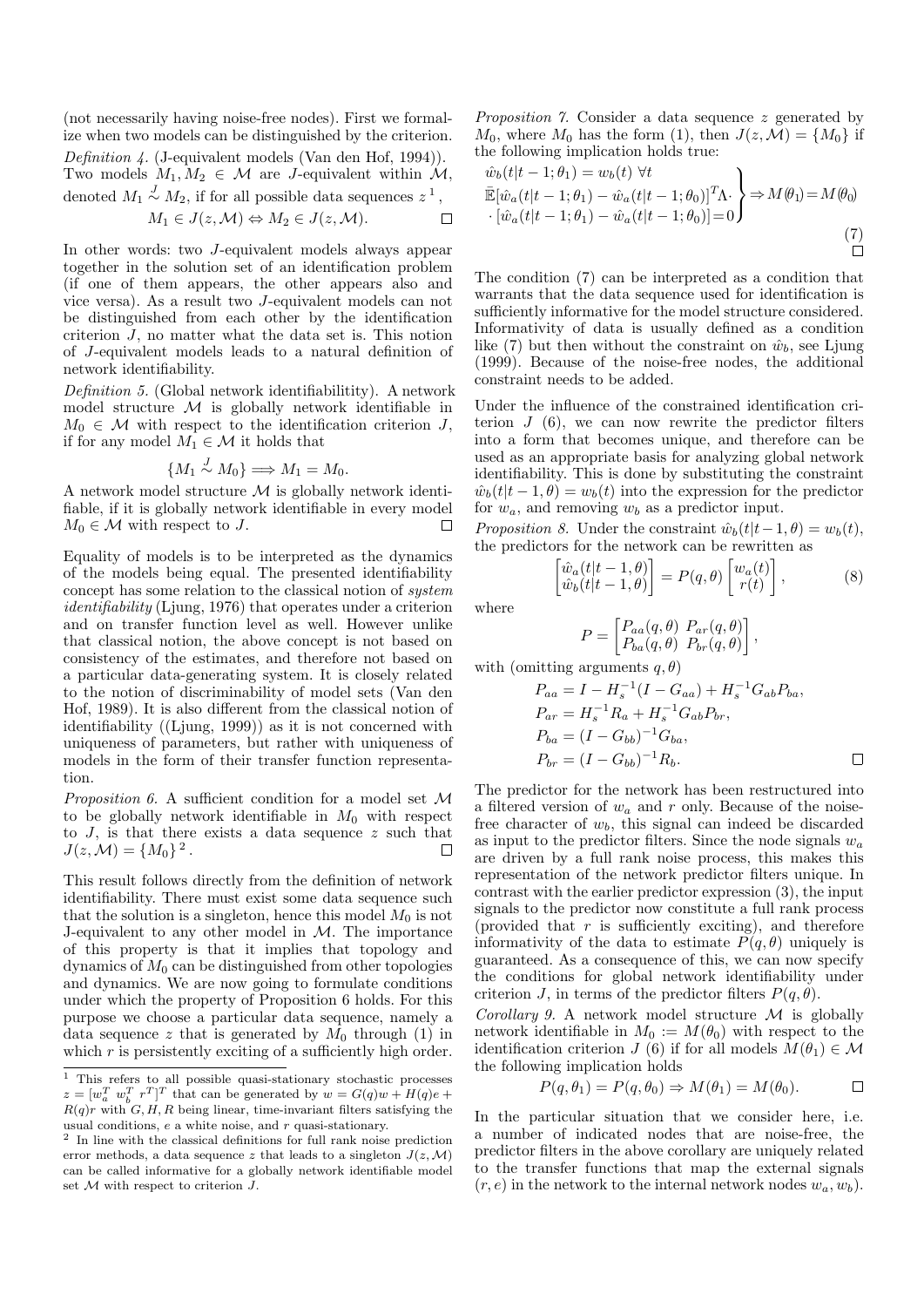*Proposition 10.* Consider the network model structure  $M$ . and define

$$
T(q,\theta) := (I - G(q,\theta))^{-1} \begin{bmatrix} H_s(q,\theta) & R_a(q,\theta) \\ 0 & R_b(q,\theta) \end{bmatrix}.
$$

being the parameterized transfer function from  $\begin{pmatrix} e \\ e \end{pmatrix}$ r  $\Big)$  to

$$
\begin{pmatrix} w_a \\ w_b \end{pmatrix}^3
$$
. Then for any  $\theta_1, \theta_2 \in \Theta$   

$$
P(q, \theta_1) = P(q, \theta_2) \Leftrightarrow T(q, \theta_1) = T(q, \theta_2).
$$

This proposition shows that in the condition of Corollary 9, the matrices  $P(q, \theta)$  can equivalently be replaced by the matrices  $T(q, \theta)$ . On the basis of the above results we can now formulate the conditions for verifying global network identifiability of a model structure.

Theorem 11. A network model structure  $\mathcal{M}(\theta)$  is globally network identifiable with respect to identification criterion  $J(6)$  if there exists a nonsingular and parameterindependent transfer function matrix  $\tilde{P} \in \mathbb{R}^{(K+p)\times (K+p)}(z)$ such that

$$
\begin{bmatrix} H_s(q, \theta) \ R_a(q, \theta) \\ 0 \qquad R_b(q, \theta) \end{bmatrix} \tilde{P}(q) = [D(q, \theta) \ F(q, \theta)]
$$

with  $D(\theta) \in \mathbb{R}^{L \times L}(z)$ , diagonal and full rank for all  $\theta \in \Theta$ , and  $F(\theta) \in \mathbb{R}^{L \times (p+K-L)}(z)$ .

In the case that the off-diagonal terms of  $G(q, \theta)$  are fully parametrized and all transfer functions in  $\mathcal{M}(\theta)$ are parametrized independently <sup>4</sup> the condition is also necessary.  $\Box$ 

Given the result of Proposition 10, the proof of this theorem is similar to the proof of Theorem 2 in Weerts et al. (2015). One of the important consequences of this theorem is formulated in the next corollary.

*Corollary 12.* A network model structure  $\mathcal{M}(\theta)$  is globally network identifiable with respect to  $J$  if every node signal in the network is excited by either an external excitation signals  $r$  or a noise signal  $v$ , that is uncorrelated with the excitaton/noise signals on the other nodes.  $\Box$ 

Uncorrelated excitation can come from noise or external variables, although on the noise-free nodes it must come from an external variable. The condition in Theorem 11 can be relaxed when considering a model structure with structure restrictions in G. A theorem for such structure restricted models can be formulated in a similar fashion by using Theorem 2 from Weerts et al. (2015).

# 5. ILLUSTRATIVE EXAMPLES

## 5.1 Closed-loop system

One of the very simple examples to which the results of this paper apply is the situation of a single-loop feedback system, with a disturbance signal on the process output, and a reference input at the process input (controller output), see Figure 1.

<sup>3</sup> Strictly speaking it is the transfer function from  $\begin{pmatrix} \varepsilon \\ 0 \end{pmatrix}$  $\left(\begin{array}{c} \varepsilon \ r \end{array}\right)$  to  $\left(\begin{array}{c} w_a \ w_b \end{array}\right)$  $w_b$ .

4 i.e. parameters used in one transfer function entry are different





Fig. 1. Simple classical closed-loop configuration.

The process output  $y$  will take the role of node variable  $w_a$ , while the process input u will be represented by the (noise-free)  $w_b$ . When parametrizing process  $G(q, \theta)$  and controller  $C(q, \theta)$ , as well as noise model  $v(t) = H(q, \theta)e(t)$ and the fixed reference filters  $R_a(q) = 0$ ,  $R_b(q) = 1$ , it appears that the essential identifiability result of Theorem 11 is reflected by the matrix

$$
\begin{bmatrix} H_s(q, \theta) & R_a(q, \theta) \\ 0 & R_b(q, \theta) \end{bmatrix} = \begin{bmatrix} H_s(q, \theta) & 0 \\ 0 & 1 \end{bmatrix}
$$

.

This matrix is square and equal to the diagonal matrix  $D$  in the theorem. Since it is square we have that matrix F will have dimension  $2 \times 0$ . The conditions of Theorem 11 are satisfied with  $\tilde{P} = I$ , and therefore the closedloop system is globally network identifiable w.r.t. J. This implies that a consistent estimates of  $G_0$  and C can be obtained, when identified simultaneously.

In this closed-loop example we treat all signals  $w$  symmetrically in a direct-method approach, meaning that all internal variables,  $w_a$  and  $w_b$ , are predicted. We identify both  $G$  and  $C$ , which is in contrast with the classical direct method that identifies only  $G_0$ . The joint-IO method for closed-loop identification has symmetric treatment of all signals as well. Our method however allows for the noise on the input node to be replaced by a known external excitation signal.

# 5.2 Network example

In this example we analyze the 5 node network of Figure 2 where the noises on nodes 1 and 2 are correlated. The



Fig. 2. 5 node network.

nodes are labeled such that the last two are noise-free. Process noise will be modeled by

$$
\begin{bmatrix} v_1(t) \\ v_2(t) \\ v_3(t) \end{bmatrix} = \underbrace{\begin{bmatrix} H_{11}(q,\theta) & H_{12}(q,\theta) & 0 \\ H_{21}(q,\theta) & H_{22}(q,\theta) & 0 \\ 0 & 0 & H_{33}(q,\theta) \end{bmatrix}}_{H_s(q,\theta)} \underbrace{\begin{bmatrix} e_1(t) \\ e_2(t) \\ e_3(t) \end{bmatrix}}_{H_s(q,\theta)}
$$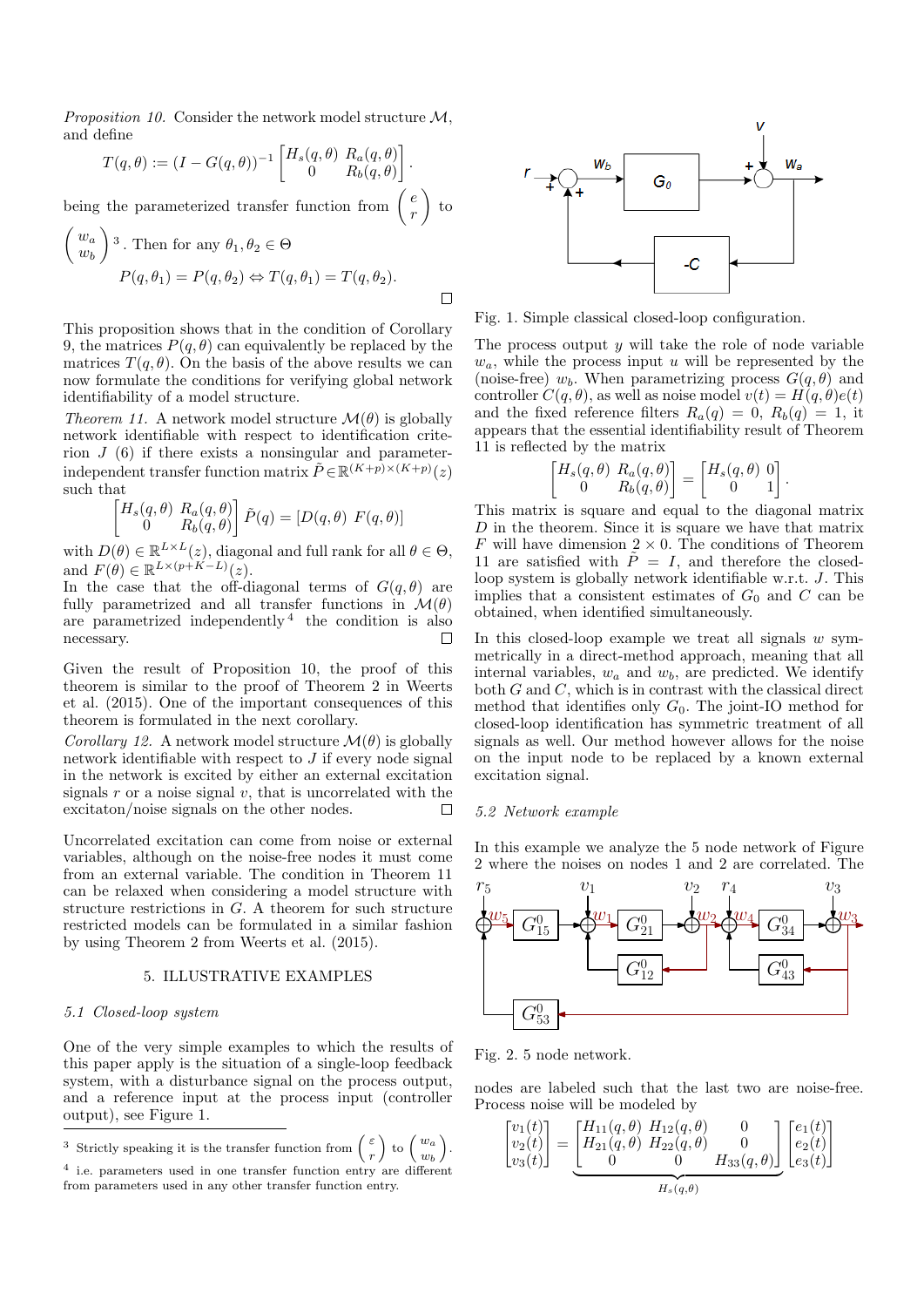such that dynamic correlation can be represented. The condition of Theorem 11 is checked by attempting to diagonalize the matrix

$$
\begin{bmatrix}\nH_{11}(q, \theta) & H_{12}(q, \theta) & 0 & 0 & 0 \\
H_{21}(q, \theta) & H_{22}(q, \theta) & 0 & 0 & 0 \\
0 & 0 & H_{33}(q, \theta) & 0 & 0 \\
0 & 0 & 0 & 1 & 0 \\
0 & 0 & 0 & 0 & 1\n\end{bmatrix}
$$

by postmultiplication with some filter  $\tilde{P}(q)$  which does not depend on  $\theta$ . Due to the correlated noise it is not possible to diagonalize the matrix in this way. In case some external excitations are added to nodes 1 and 2 we can make the problem identifiable.

#### 6. CONCLUSIONS

In this paper extensions of identification methods for networks where the process noise is of a reduced rank are considered. The predictor for these networks is by definition unique, while the predictor filters contain degrees of freedom. By using a constrained identification criterion it is shown that conditions under which unique estimates are obtained are similar to the case of full rank noise. The introduced concepts of uniqueness are J-equivalence which describes when two models can not be distinguished by an identification criterion, and global network identifiability w.r.t. a criterion which describes that there are no distinct J-equivalent models in a model set. These generalized notions allow the treatment of identification criteria that go beyond the classical prediction error schemes. We consider the network identification problem under fully symmetric treatment of variables.

## 7. APPENDIX

# 7.1 Proof of Proposition 3

For constructing  $\hat{w}_a$  we follow the same reasoning as in the classical prediction error framework by writing the first part of equation (1) in innovation form, by decomposing

$$
H_s^0(q)e(t) = (H_s^0(q) - I)e(t) + e(t)
$$
\n(9)

and substituting (dropping arguments  $(q)$ ):

$$
e(t) = (H_s^0)^{-1} \Big) \bigg( \big(I - G_{aa}^0\big) w_a(t) - G_{ab}^0 w_b(t) - R_a^0 r(t) \bigg),
$$

for the first term in (9) into the expression for  $w_a(t)$  in (1), leading to :

$$
w_a(t) = G_{aa}^0 w_a(t) + G_{ab}^0 w_b(t) + R_a^0 r(t) +
$$
  
+ 
$$
(H_s^0 - I)(H_s^0)^{-1} [(I - G_{aa}^0) w_a(t) +
$$
  
- 
$$
G_{ab}^0 w_b(t) - R_a^0 r(t)] + e(t).
$$
 (10)

Taking conditional expectation, according to Definition 2 then shows that

$$
\hat{w}_a(t|t-1) = W_{aa}(q)w_a(t) + W_{ab}(q)w_b(t) + W_{ar}(q)r(t),
$$
  
with

$$
W_{aa}(q) = I - (H_s^0)^{-1}(q)(I - G_{aa}^0(q)),
$$
  
\n
$$
W_{ab}(q) = (H_s^0)^{-1}(q)G_{ab}^0q),
$$
  
\n
$$
W_{ar}(q) = (H_s^0)^{-1}(q)R_a^0(q).
$$

The expression for  $w_b$  is

$$
w_b(t) = G_{ba}^0 w_a(t) + G_{bb}^0 w_b(t) + R_b^0 r(t).
$$
 (11)

Taking conditional expectation then leads to

 $\hat{w}_b(t|t-1) = G_{ba}^0 w_a(t) + G_{bb}^0 w_b(t) + R_b^0 r(t) = w_b(t),$  (12) which is equivalently reflected in the second and third equation of  $(2)$ .

# 7.2 Proof of Proposition 7

Let z be generated by  $M_0 = M(\theta_0)$ , and thus given by (1) with r persistently exciting of a sufficiently high order, and denote  $\overline{V}_a(\theta) := \mathbb{E} \varepsilon_a^T(t, \theta) \Lambda \varepsilon_a(t, \theta)$ . Then for all models  $M(\theta_1) \in \mathcal{M}$  with  $\theta \in \Theta$ , that satisfy the constraint  $\varepsilon_b(t, \theta_1) = 0$   $\forall t$ , it can be shown that  $\tilde{V}_a(\theta_1) \geq \bar{V}_a(\theta_0)$ , provided that there are no algebraic loops in the network that involve variables in  $w_a$ .

In order to find the conditions under which the estimated model is unique, i.e.  $J(z, M) = \{M_0\}$ , we analyse the difference term  $\overline{V}_a(\theta_1) - \overline{V}_a(\theta_0)$ , similarly as in Ljung  $(1999)$ [Proof of Theorem 8.3].

Lemma 13. Under the considered conditions, including the absence of algebraic loops in the network around variables  $w_a$ ,  $\bar{V}_a(\theta_1) = \bar{V}_a(\theta_0)$  if and only if

$$
\mathbb{E}[\hat{w}_a(t|t-1;\theta_1) - \hat{w}_a(t|t-1;\theta_0)]^T \Lambda \cdots \cdots [\hat{w}_a(t|t-1;\theta_1) - \hat{w}_a(t|t-1;\theta_0)] = 0.
$$

Proof:

$$
\bar{V}_a(\theta_1) - \bar{V}_a(\theta_0) = \bar{\mathbb{E}} \varepsilon_a^T(t, \theta_1) \Lambda \varepsilon_a(t, \theta_1) - \bar{\mathbb{E}} \varepsilon_a^T(t, \theta_0) \Lambda \varepsilon_a(t, \theta_0)
$$
\n
$$
= \bar{\mathbb{E}} [\varepsilon_a(t, \theta_1) - \varepsilon_a(t, \theta_0)]^T \Lambda [\varepsilon_a(t, \theta_1) - \varepsilon_a(t, \theta_0)] +
$$
\n
$$
-2 \bar{\mathbb{E}} \varepsilon_a^T(t, \theta_0) \Lambda \varepsilon_a^T(t, \theta_0) + 2 \bar{\mathbb{E}} \varepsilon_a^T(t, \theta_1) \Lambda \varepsilon_a(t, \theta_0)
$$
\n
$$
= \bar{\mathbb{E}} [\varepsilon_a(t, \theta_1) - \varepsilon_a(t, \theta_0)]^T \Lambda [\varepsilon_a(t, \theta_1) - \varepsilon_a(t, \theta_0)] +
$$
\n
$$
+ 2 \bar{\mathbb{E}} [\varepsilon_a(t, \theta_1) - \varepsilon_a(t, \theta_0)]^T \Lambda \varepsilon_a(t, \theta_0).
$$

Analysing the second term on the right hand side, we can use the fact that  $\varepsilon_a(t, \theta_0) = e_0(t)$  being a white noise process. The difference term  $\mathbb{E}[\varepsilon_a(t, \theta_1) - \varepsilon_a(t, \theta_0)]$  is equal to  $\mathbb{E}[\hat{w}_a(t|t-1;\theta_1)-\hat{w}_a(t|t-1;\theta_0)].$  If this latter expression is dependent on data up to  $t - 1$  only, it will be uncorrelated to  $e_0(t)$  and the second term above will be 0. This is enforced by requiring that the network and its parametrized model do not have any algebraic loops around node variables in  $w_a$ , thereby enforcing that  $\mathbb{E} w_{a,i}(t)e_{0,i}(t) = 0$ , for all *i*, *j*. Under this condition the result of the Lemma holds true.  $\Box$ 

The result of the Proposition now holds as the formulated implication now guarantees that there is a single model  $M_0 \in \mathcal{M}$  that is identified in  $J(z, \mathcal{M})$ .

#### 7.3 Proof of Proposition 8

The parameterized predictor expression  $\hat{w}_b$  is obtained by pre-multiplying the predictor with  $S(q)$  as in section 3

$$
\hat{w}_b = w_b + B(G_{ba}w_a + (G_{bb} - I)w_b + R_b r).
$$

When we substitute  $w_b = \hat{w}_b$  and we have  $B = I$  then it follows that

$$
\hat{w}_b = (I - G_{bb})^{-1} (G_{ba} w_a + R_b r) \tag{13}
$$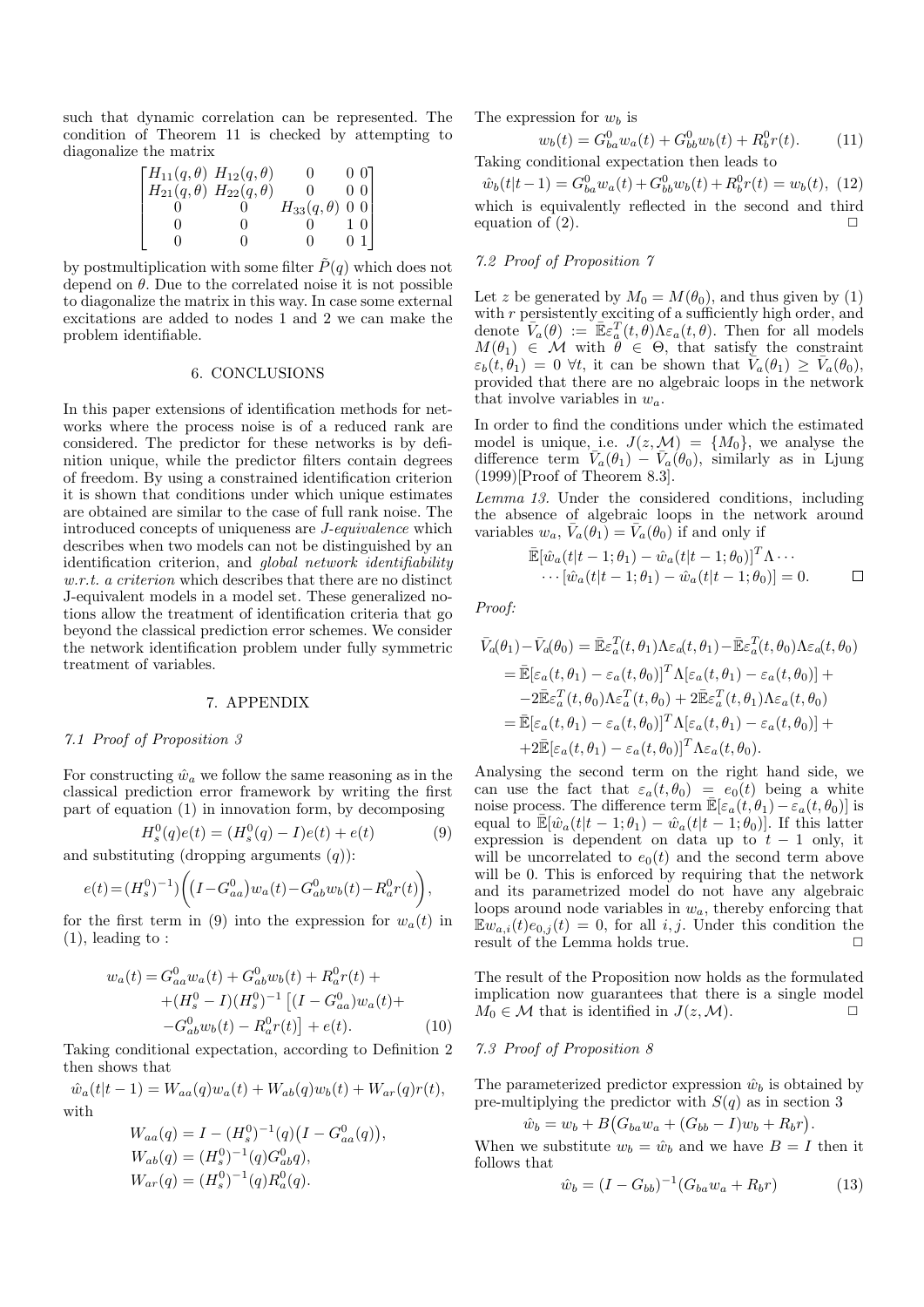As a result:

$$
\hat{w}_b = P_{ba} w_a + P_{br} r \tag{14}
$$

with

$$
P_{ba} = (I - G_{bb})^{-1} G_{ba},
$$
  

$$
P_{br} = (I - G_{bb})^{-1} R_b.
$$

The parameterized predictor expression  $\hat{w}_a$  is obtained by pre-multiplying the predictor with  $S(q)$  as in section 3

$$
\hat{w}_a = [W_{aa} \ W_{ab} \ W_{ar}] z(t) + A [G_{ba} \ (G_{bb} - I) \ R_b] z(t).
$$

When we substitute  $w_b = \hat{w}_b$  and use (14) then it follows that

$$
\hat{w}_a = W_{aa} w_a + W_{ab} (P_{ba} w_a + P_{br} r) + W_{ar} r + 0,
$$

the term that contains A has become equal to 0 showing that the predictor can be written as

$$
\hat{w}_a = P_{aa} w_a + P_{ar} r \tag{15}
$$

with,

$$
P_{aa} = I - H_s^{-1} (I - G_{aa}) + H_s^{-1} G_{ab} P_{ba},
$$
  
\n
$$
P_{ar} = H_s^{-1} R_a + H_s^{-1} G_{ab} P_{br}.
$$

# 7.4 Proof of Corollary 9

For proving this result we analyse the implication in Proposition 7. By definining  $\tilde{P}_{ij}(\theta_1) := P_{ij}(\theta_1) - P_{ij}(\theta_0)$ , the two conditions on the predictors can be rewritten by

$$
\begin{aligned}\n\left[\tilde{P}_{ba}(\theta_1) \quad \tilde{P}_{br}(\theta_1)\right] \begin{bmatrix} w_a(t) \\ r(t) \end{bmatrix} &= 0 \quad \forall t \\
\bar{\mathbb{E}} \left[ \begin{bmatrix} \tilde{P}_{aa}(\theta_1) \quad \tilde{P}_{ar}(\theta_1) \end{bmatrix} \begin{bmatrix} w_a(t) \\ r(t) \end{bmatrix} \right]^2 &= 0.\n\end{aligned}
$$

Since the data z in Proposition 7 is chosen to be generated by  $M_0$  with r persistently exciting of a sufficiently high order and since  $w_a$  is disturbed by a full rank noise process, these equations imply that  $\tilde{P}(\theta_1) := P(\theta_1) - P(\theta_0) = 0$ . As a result the implication in the corollary guaranteess that the implication in Proposition 7 is true, and therefore the sufficient condition for global network identifiability in  $M_0$ is satisfied.

# 7.5 Proof of Proposition 10

Equivalence of  $T$  and  $P$  is shown via the block matrix inverse. Define that T consists of

$$
T(q,\theta) = \begin{bmatrix} T_{11}(q,\theta) & T_{12}(q,\theta) \\ T_{21}(q,\theta) & T_{22}(q,\theta) \end{bmatrix}
$$

with the dimensions of the blocks of P. Equivalence is shown by taking the following 4 steps

- (1)  $T_{11}(q, \theta_1) = T_{11}(q, \theta_2) \Leftrightarrow P_{aa}(q, \theta_1) = P_{aa}(q, \theta_2),$ (2)  $T_{12}(q, \theta_1) = T_{12}(q, \theta_2) \Leftrightarrow P_{ar}(q, \theta_1) = P_{ar}(q, \theta_2),$ (3)  $T_{21}(q, \theta_1) = T_{21}(q, \theta_2) \Leftrightarrow P_{ba}(q, \theta_1) = P_{ba}(q, \theta_2),$
- (4)  $T_{22}(q, \theta_1) = T_{22}(q, \theta_2) \Leftrightarrow P_{br}(q, \theta_1) = P_{br}(q, \theta_2).$

The matrix inversion lemma is used on  $(I - G)$  to define the block inverse

$$
\begin{bmatrix} E(q, \theta) & F(q, \theta) \\ K(q, \theta) & L(q, \theta) \end{bmatrix} = (I - G)^{-1},
$$

where (omitting arguments  $q, \theta$  for the rest of the proof)

$$
E := (I - G_{aa} - G_{ab}(I - G_{bb})^{-1}G_{ba})^{-1},
$$
  
\n
$$
F := E G_{ab}(I - G_{bb})^{-1},
$$
  
\n
$$
K := (I - G_{bb})^{-1}G_{ba} E,
$$
  
\n
$$
L := (I - G_{bb})^{-1} + K E^{-1} F.
$$

We have that

$$
T = \begin{bmatrix} E & F \\ K & L \end{bmatrix} \begin{bmatrix} H_s & R_a \\ 0 & R_b \end{bmatrix} . \tag{16}
$$

The blocks of T can be written as

$$
T_{11} = EH_s,
$$
  
\n
$$
T_{12} = ER_a + FR_b,
$$
  
\n
$$
T_{21} = KH_s,
$$
  
\n
$$
T_{22} = KR_a + LR_b.
$$

- (1) The equality  $I T_{11}^{-1} = P_{aa}$  holds such that step 1 holds.
- (2) Writing out the equality

 $T_{11}^{-1}T_{12} = H_s^{-1}E^{-1}ER_a + H_s^{-1}E^{-1}EG_{ab}(I-G_{bb})^{-1}R_b$ shows that  $T_{11}^{-1}T_{12} = P_{ar}$  such that step 2 holds when step 1 holds.

(3) Writing out the equality

 $T_{21}T_{11}^{-1} = (I - G_{bb})^{-1}G_{ba}EH_sH_s^{-1}E^{-1}$ shows that  $T_{21}T_{11}^{-1} = P_{ba}$  such that step 3 holds when step 1 holds.

(4) Writing out  $T_{22} - T_{21}T_{11}^{-1}T_{12}$  gives  $KR_a + LR_b - KH_s H_s^{-1} E^{-1} (ER_a + FR_b) = LR_b - KE^{-1} FR_b.$ Then substitute  $L$  as

 $LR_b - KE^{-1}FR_b = ((I - G_{bb})^{-1} + KE^{-1}F)R_b - KE^{-1}FR_b$ 

such that we can see that  $T_{22} - T_{21}T_{11}^{-1}T_{12} = P_{br}$ . Then step (4) holds when steps 1-3 hold, which proves the assertion.

# REFERENCES

- Caines, P.E. (1987). Linear stochastic systems. John Wiley & Sons, Inc., New York.
- Caines, P.E. and Chan, C.W. (1975). Feedback between stationary stochastic processes. IEEE Trans. on Automatic Control, 20(4), 498–508.
- Chiuso, A. and Pillonetto, G. (2012). A Bayesian approach to sparse dynamic network identification. Automatica, 48(8), 1553–1565.
- Dankers, A.G. (2014). System identification in dynamic networks. PhD dissertation, Delft University of Technology.
- Deistler, M., Scherrer, W., and Anderson, B.D.O. (2015). The structure of generalized linear dynamic factor models. Empirical Economic and Financial Research. Beran, J. and Feng, Y. and Hebbel, H. (eds.).
- Linder, J. (2014). Graybox Modelling of Ships Using Indirect Input Measurements. PhD dissertation, Linköping University.
- Ljung, L. (1976). On the consistency of prediction error identification methods. In R.K. Mehra and D.G. Lainiotis (eds.), System Identification: Advances and Case Studies, 121–164. Academic Press, New York.
- Ljung, L. (1999). System Identification: Theory for the User. Prentice-Hall, Englewood Cliffs, NJ.